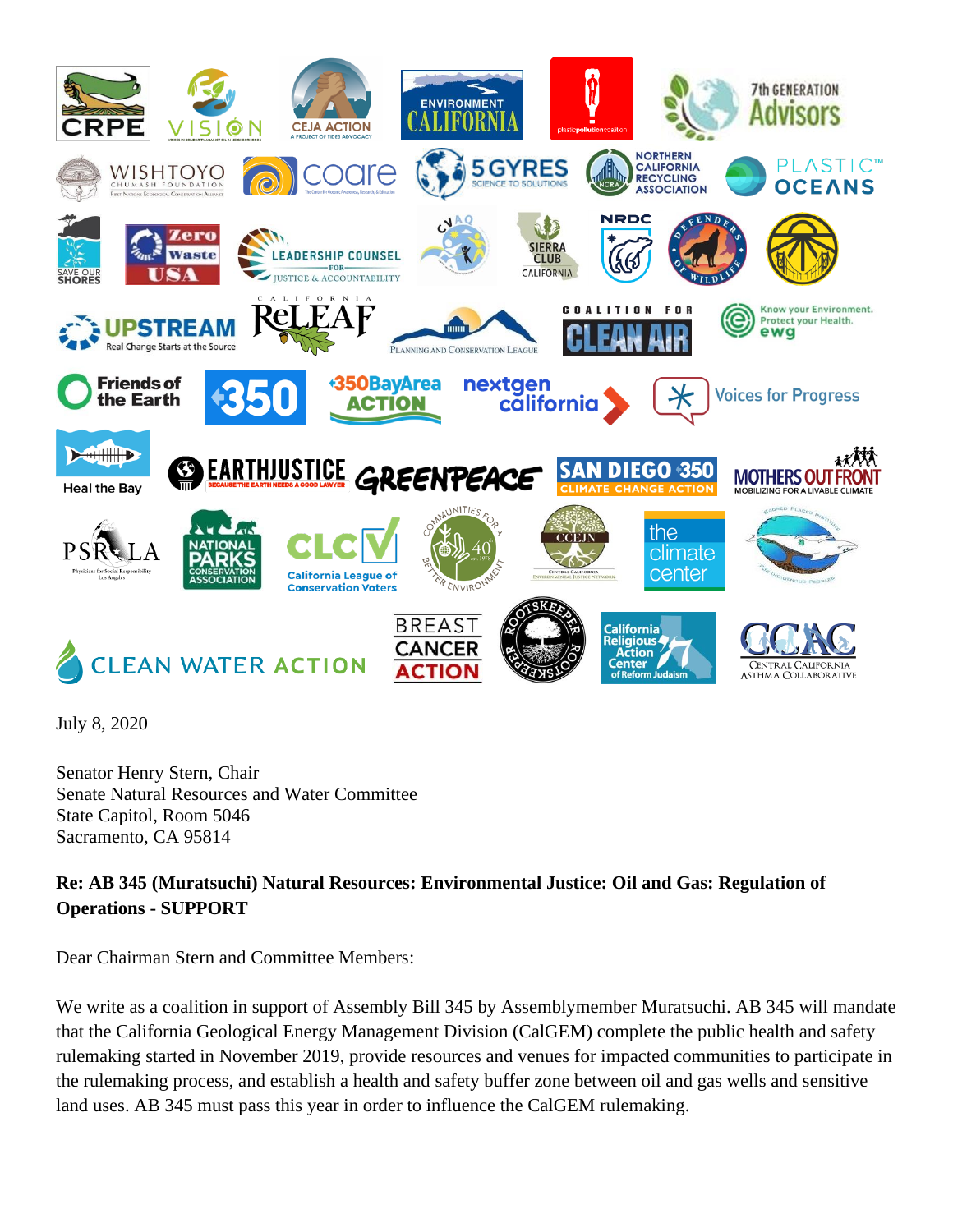AB 345 will protect children and communities from the health and safety hazards associated with oil and gas extraction. Nearly five and a half million Californians—mostly people of color—live within one mile of an oil or gas well.<sup>1</sup> Studies link proximity to oil and gas wells to a host of health impacts, including increased risk of asthma and other respiratory illnesses, pre-term births and high-risk pregnancies, some kinds of cancer, and depression and other adverse mental health outcomes. <sup>2</sup> Oil and gas extraction produces toxic air pollutants, including volatile organic compounds ("VOCs") like benzene and formaldehyde, fine and ultra-fine particulate matter ("PM"), and hydrogen sulfide. Other harms include water contamination, noise pollution, spills of toxic chemicals, and explosions. A safe distance between drilling operations and residences, schools, and other sensitive places is necessary to avoid these serious public health risks.

Of the approximately five and a half million Californians who live within a mile of one or more oil and gas wells, one-third live in areas most burdened by environmental pollution and 92 percent of Californians living in these overburdened neighborhoods are people of color.<sup>3</sup> Given these disproportionate, cumulative impacts on communities of color and low-income communities, state action is long overdue to directly address the harms and risks from oil and gas extraction and to prioritize a just transition that protects workers and communities impacted by the phaseout of drilling in these sensitive areas.

As COVID-19 continues to spread across California, early research is showing the disproportionate impact the virus is having in communities burdened by air pollution and pre-existing health conditions. People sheltering in place in close proximity to oil and gas facilities are facing increased health risks by staying home. Preliminary research from Harvard University indicates that at the county level, COVID-19 mortality rates are higher in areas with elevated levels of fine particulate matter air pollution over the long term.<sup>4</sup> Now more than ever, California must act to reduce exposure to pollution and improve public health – particularly in communities most impacted by COVID-19.

**We request your "AYE" vote when AB 345 is heard in your committee, and urge you to work with us to support its passage as an urgent matter of public health.**

Sincerely,

Ingrid Brostrom Assistant Director Center on Race, Poverty & the Environment [ibrostrom@crpe-ej.org](mailto:bnewell@crpe-ej.org)

Kobi Naseck Coalition Coordinator VISION Coalition [kobi@vision-ca.org](mailto:kobi@vision-ca.org)

Katie Valenzuela Policy & Political Director CEJA Action [katie@caleja.org](mailto:katie@caleja.org)

Dan Jacobson, State Director Environment California [djacobson@environmentcalifornia.org](mailto:djacobson@environmentcalifornia.org) (916) 446-8062

<sup>1</sup> Oil Change International, The Sky's Limit California: Why the Paris Climate Goals Demand That California Lead in a Managed Decline of Oil Extraction (May 2018) at 21, <http://priceofoil.org/ca-skys-limit>

<sup>&</sup>lt;sup>2</sup> Center for Biological Diversity, Oil Stain: How Dirty Crude Undermines California's Climate Progress (November 2017), <https://bit.ly/2Cn0ZEW> <sup>3</sup> Tanja Srebotnjak and Miriam Rotkin-Ellman, "Drilling in California: Who's at risk?" Natural Resources Defense Council, October 2014, at 4, available a[t https://www.nrdc.org/sites/default/files/california-fracking-risks-report.pdf](https://www.nrdc.org/sites/default/files/california-fracking-risks-report.pdf)

<sup>4</sup> Exposure to air pollution and COVID-19 mortality in the United States. Xiao Wu, Rachel C. Nethery, Benjamin M. Sabath, Danielle Braun, Francesca Dominici. medRxiv 2020.04.05.20054502; doi: <https://doi.org/10.1101/2020.04.05.20054502>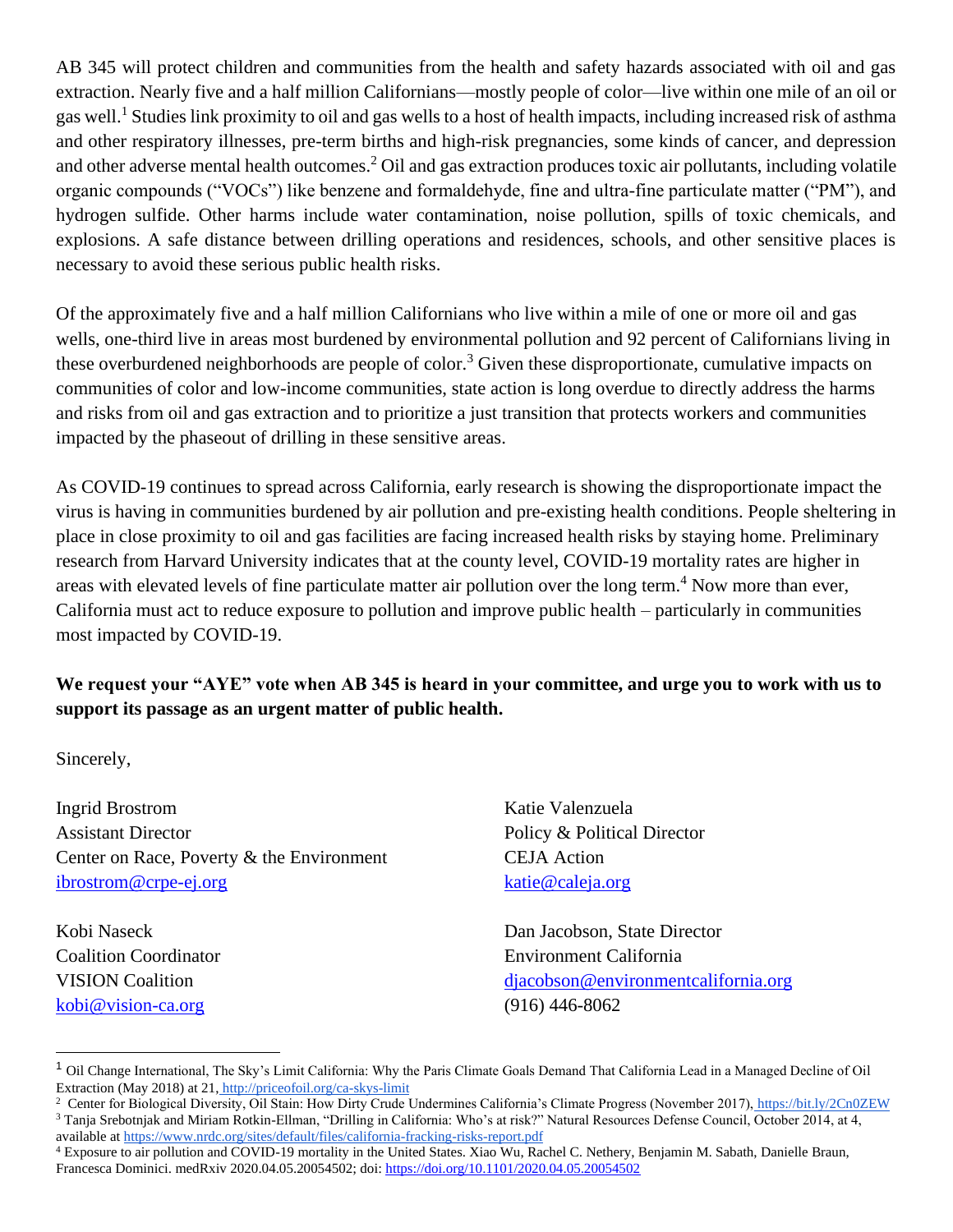Katherine O'Dea Executive Director Save Our Shores

Dianna Cohen Chief Executive Officer Plastic Pollution Coalition

Christopher Chin Executive Director The Center for Oceanic Awareness, Research, and Education (COARE)

Anna Cummins Co-Founder and Deputy Director The 5 Gyres Institute

Leslie Mintz Tamminen **Director** Seventh Generation Advisors

Emily Parker Coastal and Marine Scientist Heal the Bay

Miriam Gordon Program Director UPSTREAM

Mati Waiya Executive Director Wishtoyo Chumash Foundation

Ruth Abbe President Zero Waste USA

David Krueger President Northern California Recycling Association

Julia Jordan Policy Coordinator Leadership Counsel for Justice & Accountability [jjordan@leadershipcounsel.org](mailto:jjordan@leadershipcounsel.org)

Catherine Garoupa White Executive Director Central Valley Air Quality Coalition (CVAQ) [catherine@calcleanair.org,](mailto:catherine@calcleanair.org) (559) 232-1698

Lauren Cullum Policy Advocate Sierra Club California [lauren.cullum@sierraclub.org](mailto:lauren.cullum@sierraclub.org) (916) 557-1107

Bill Allayaud California Director of Government Affairs Environmental Working Group [bill@ewg.org](mailto:bill@ewg.org)

Chuck Mills Director, Public Policy and Grants California Releaf [cmills@californiareleaf.org](mailto:cmills@californiareleaf.org) (916) 798-6075

Matthew Baker Policy Director Planning & Conservation League [matthew@pcl.org](mailto:matthew@pcl.org) (916) 202-9093

Bill Magavern Policy Director Coalition for Clean Air [bill@ccair.org](mailto:bill@ccair.org) (916) 527-8051

Arnold Sowell, Jr. Executive Director NextGen California

Analise Rivero California Program Coordinator Defenders of Wildlife [arivero@defenders.org](mailto:arivero@defenders.org) (916) 812-9193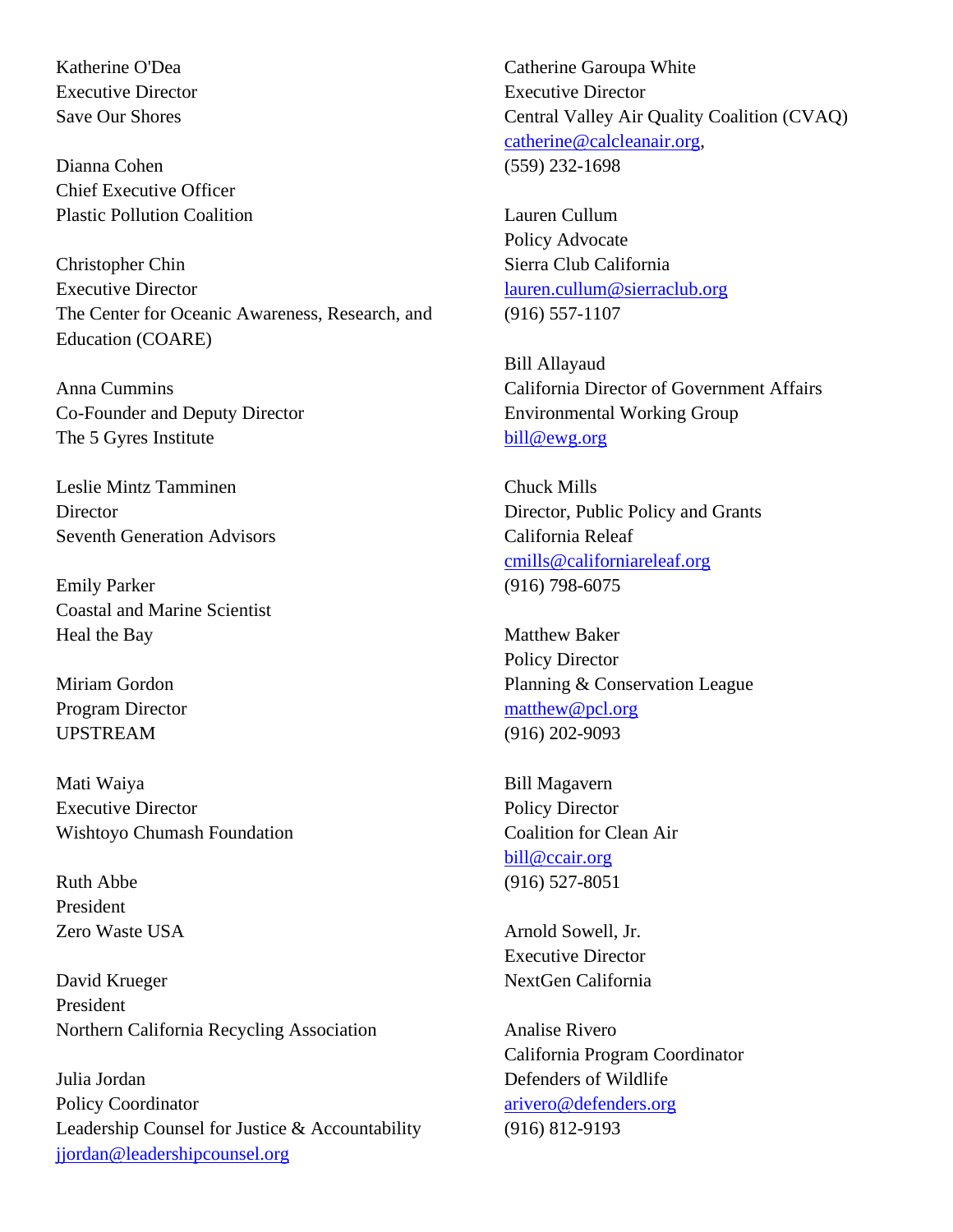Victoria Rome Director of California Government Affairs Natural Resources Defense Council [vrome@nrdc.org](mailto:vrome@nrdc.org) (415) 672-2813

Nora Privitera Legislative Analyst 350 Bay Area Action [noraprivitera@comcast.net](mailto:noraprivitera@comcast.net) (510) 484-5992

Matt Leonard Special Projects 350.org [Matt@350.org](mailto:Matt.Leonard@350.org) (619) 246-0325

Evan Minton California State Policy & Programmatic Manager Voices for Progress [eminton@voicesforprogress.org](mailto:eminton@voicesforprogress.org) (925) 872-2250

Neal Desai Sr. Program Director, Pacific Region National Parks Conservation Association [ndesai@npca.org](mailto:ndesai@npca.org) (510) 368-0845

Melissa Romero Legislative Affairs Manager California League of Conservation Voters [melissa@ecovote.org](mailto:melissa@ecovote.org) (916) 223-5894

Molly Morabito Political Team Lead Sunrise Bay Area [mollymorabito@gmail.com](mailto:mollymorabito@gmail.com) (510) 409-5110

Bahram Fazeli Director of Research & Policy Communities for a Better Environment [bfazeli@cbecal.org](mailto:bfazeli@cbecal.org)

Kevin Hamilton, RRT Co-Founder & Co-Director Central California Asthma Collaborative [Kevin.hamilton@centralcalasthma.org](mailto:Kevin.hamilton@centralcalasthma.org) (559) 272-4874

Martha Dina Arguello Executive Director Physicians for Social Responsibility-Los Angeles [marguello@psr-la.org](mailto:marguello@psr-la.org)

Nayamin Martinez, MPH **Director** Central California Environmental Justice Network [nayamin.martinez@ccejn.org](mailto:nayamin.martinez@ccejn.org) (559) 907-2047

Colin C. O'Brien Staff Attorney **Earthjustice** [cobrien@earthjustice.org](mailto:cobrien@earthjustice.org) (415) 217-2010

Caroline Henderson Senior Climate Campaigner Greenpeace USA [chenders@greenpeace.org](mailto:chenders@greenpeace.org) (603) 355-7039

Ellie M. Cohen **CEO** The Climate Center [ellie@theclimatecenter.org](mailto:ellie@theclimatecenter.org)

Jesus A. Alonso Kern Community Organizer Clean Water Action [jalonso@cleanwater.org](mailto:jalonso@cleanwater.org)